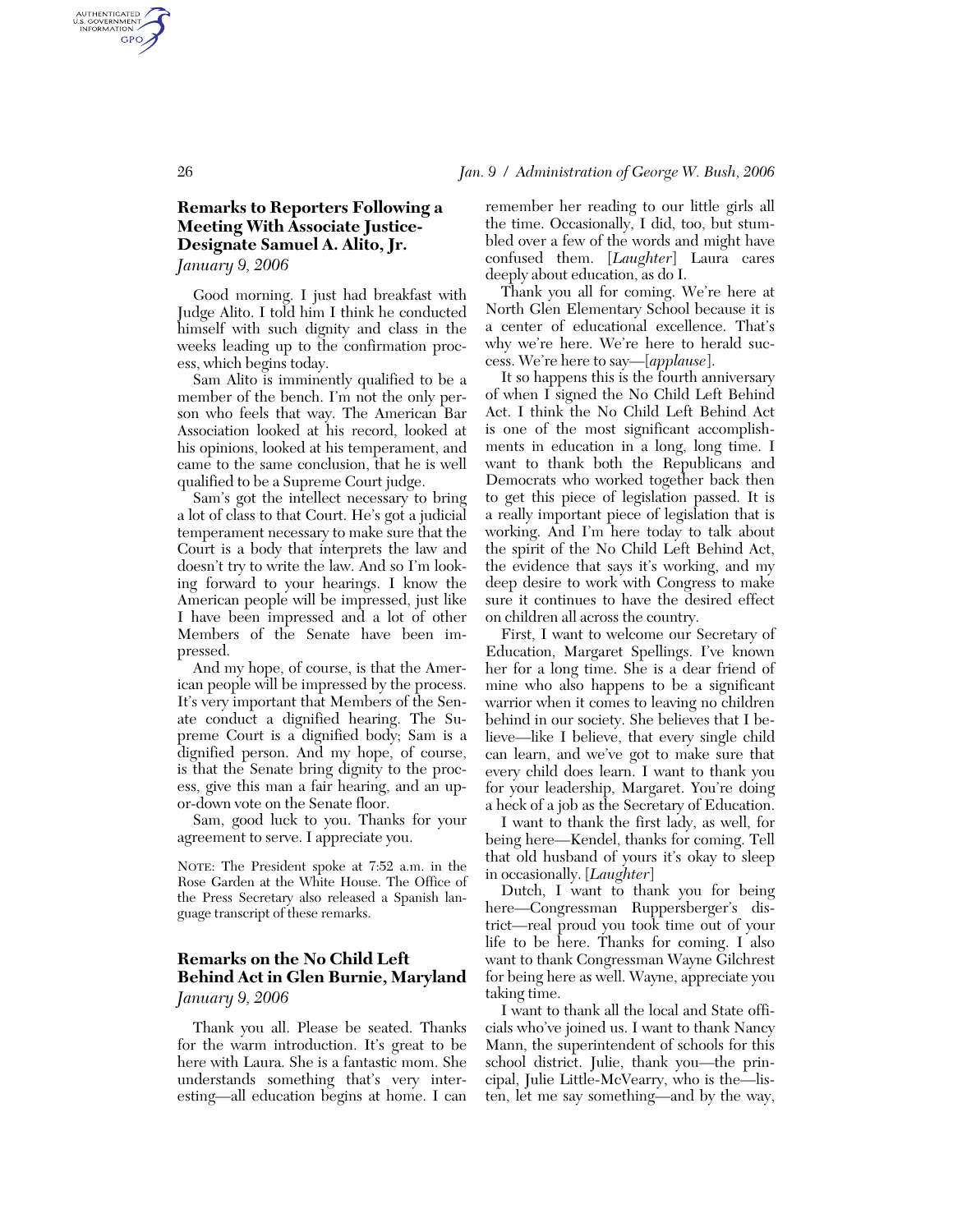Maurine Larkin, who is the former principal here.

One of the things that's interesting, that when you look at public schools, when you find centers of excellence, you always find a principal that is capable of setting high standards, working with teachers, demanding results and following through to make sure that the schools achieve the results. Every school requires a dedicated educational entrepreneur, someone willing to challenge the status quo if there's failure and being imaginative about how to achieve results. And you've got such principals here. Again, I want to congratulate Julie and Maurine for leading this school. You've done a heck of a job, and we're proud—we're proud to honor you.

We went to Laneie Taylor's fifth grade class. I see that they're here. Laneie, thank you—second-year teacher. Listen, schools succeed because they've got teachers that care. And I want to thank all the teachers who are here.

One of my predecessors as the Governor of Texas was Sam Houston. You may have heard of him, may not have heard of him— [*laughter*]—interesting old guy. He was the President of the Republic of Texas. He was a United States Senator. He was a Congressman from Tennessee. He was the Governor of Texas. He had done a lot of things. He led the battle of San Jacinto. I mean, he was a heck of a guy. They asked him, ''Of all the things you've done in your life, what is the most important job?'' He said, ''Teacher.'' And so, all the teachers here, thanks for teaching. It is really an important job, and we appreciate your dedication in the classroom.

And to the parents of the students who come here, thanks for caring. Schools that succeed have got parents who are involved at the school. And so, whatever is working here in terms of parental involvement is needs to be duplicated around this State and around the country, because parental involvement is a very important part of the success of schools around America.

So the No Child Left Behind Act—we got here to Washington, and I decided to make sure that the public school system in America met the promise of—and the hopes of our country. I understand how important it is to

have a public school system work really well. A vibrant America is one in which the public schools provide a avenue for success. And it's really important we have a good public school system. It's been important in the past that the public school system function well, and it's going to be really important in the future.

Secondly, we have a moral obligation to make sure every child gets a good education. That's how I—it's a moral obligation to make sure that we herald success and challenge failure. It's not right to have a system that quits on kids. I mean, some schools may not think they're quitting on kids, but when you shuffle kids through the schools without determining whether or not they can read and write and add and subtract, I view that as quitting on kids. I called it the soft bigotry of low expectations. In other words, you believe certain children can't learn, so, therefore, just move them through. It's kind of a process world, isn't it? It's more important that somebody be shuffled through than it is to determine whether or not they're capable of meeting certain standards in certain grades.

And it troubled me to realize that in my own State of Texas, as well as other States, there wasn't that sense of urgency; there wasn't that sense of focus on results. It was kind of a process world we lived in. And we were beginning to realize that as a result of a process world, the kids were coming out of the school system that were illiterate. And it wasn't right. It was morally wrong, in my judgment, not to challenge a system that wasn't achieving great national goals such as an illiterate—a literate workforce. See, we live in a competitive world. And we'd better make sure our—the future of this country has the got the capacity to compete in that world.

And the best place to start is to make sure every child can read and write and add and subtract. And so that was the spirit behind proposing the No Child Left Behind Act. And as I mentioned, there was a lot of nonpartisan cooperation—kind of a rare thing in Washington. But it made sense when it come to public schools.

The No Child Left Behind Act embodied these principles: First, there is a role for the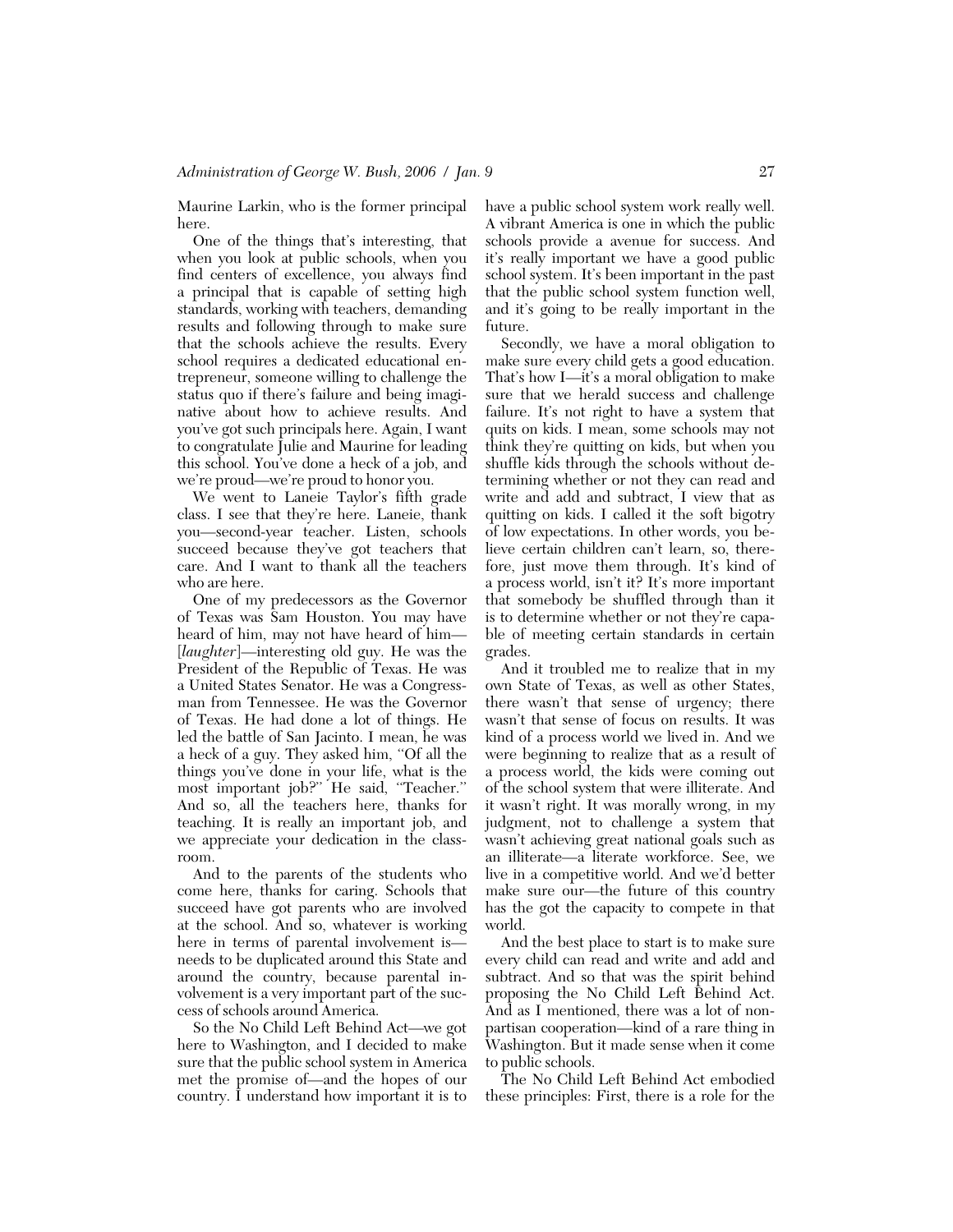Federal Government, a funding role. In other words, the Federal Government has committed and should be committed to helping Title I students, for example. As a matter of fact, Title I program spending has increased 45 percent since 2001. There is what's called the elementary and secondary school program; that's up by 41 percent. In other words, there is a Federal dollar commitment—certainly not as big as the State government or as local government, nor should it be. I don't think you want the Federal Government funding all public schools. But I do think you want the Federal Government focusing money on certain aspects of public education.

I also believe that sometimes you can have so many goals there are no goals. In other words, there's just this kind of long list of goals, and so nothing gets accomplished. I'm the kind of person that believes that we ought to set specific goals, and one of the most specific goals we've set is that every child should be reading at grade level by the third grade and remain at grade level. That's a clear goal; it's easy to understand, there's no ambiguity with it. It says every child—not just some children, every child—ought to be reading at grade level by the third grade—no doubt—it's not the 2d or 10th; it's 3d—and remain there.

And so we back that goal up. And by the way, it's the understanding that if you can't figure out—if you can't read, you can't do math or science. Reading is the gateway to educational excellence. That's why I asked the kids in your classroom whether or not they read more than they watched TV. I was pleased to see a lot of hands went up. It's kind of a hard question to ask in this day and age, isn't it, particularly since we've got too many TV channels to begin with. [*Laughter*]

And so we quadrupled the amount of money available for what's called the Reading First Program. In other words, we set the goal, and the Federal Government has provided the money for certain parts of the education system around the country. We're not going to fund it all, but we're going to make targeted funding. And it's a good use of money, in my judgment.

On the other hand, it seems like to me if we're going to spend money, we ought to be asking the question, is it—are we getting the results for the money. In other words, once there's a commitment, a logical followup to that commitment is, why don't you show us—why don't you show us whether or not we're meeting goals. So, in other words, let's measure, finally. And so the No Child Left Behind Act has said that in return for Federal money, we'll test 3 through 8. Children will be tested grades 3 through 8.

And why do we do that? Well, one is to figure out whether or not kids are learning. It's an interesting way to determine whether or not the curriculum you're using works. I remember when I was the Governor of Texas, there was a lot of debate about different types of curriculum, different ways to teach reading. You might remember those debates. They were full of all kinds of politics. The best way to cut through the political debate is to measure. The best way to say, the program I'm using is working, is because you're able to measure to determine whether or not it's working. That's what this school has done. They said, "We welcome accountability, because we believe our teachers are great, and the system we use can work.''

Another reason to measure is so that the parents stay involved. You know, there's a lot of anecdotal evidence about parents believing that the school their kids go to is doing just fine. That's what you would hope if you were a parent. I mean, it's a natural inclination to say, ''Gosh, my kid goes to a really good school. I like the principal, I like the teachers.'' But sure enough, in some cases, the performance might not have been up to par.

And so making sure there's an accountability system that the parents get to see is one that says to a parent, you know, if things aren't going so well, get involved with the school and help. Or if things are going well, make sure you thank the teachers. Make sure you take time out of your day to thank the person whose soul is invested in the future of your child. It's like the teachers right here in this school have invested their time and efforts to make sure the children learn to read. I bet there's nothing better than a teacher to have a thankful parent come up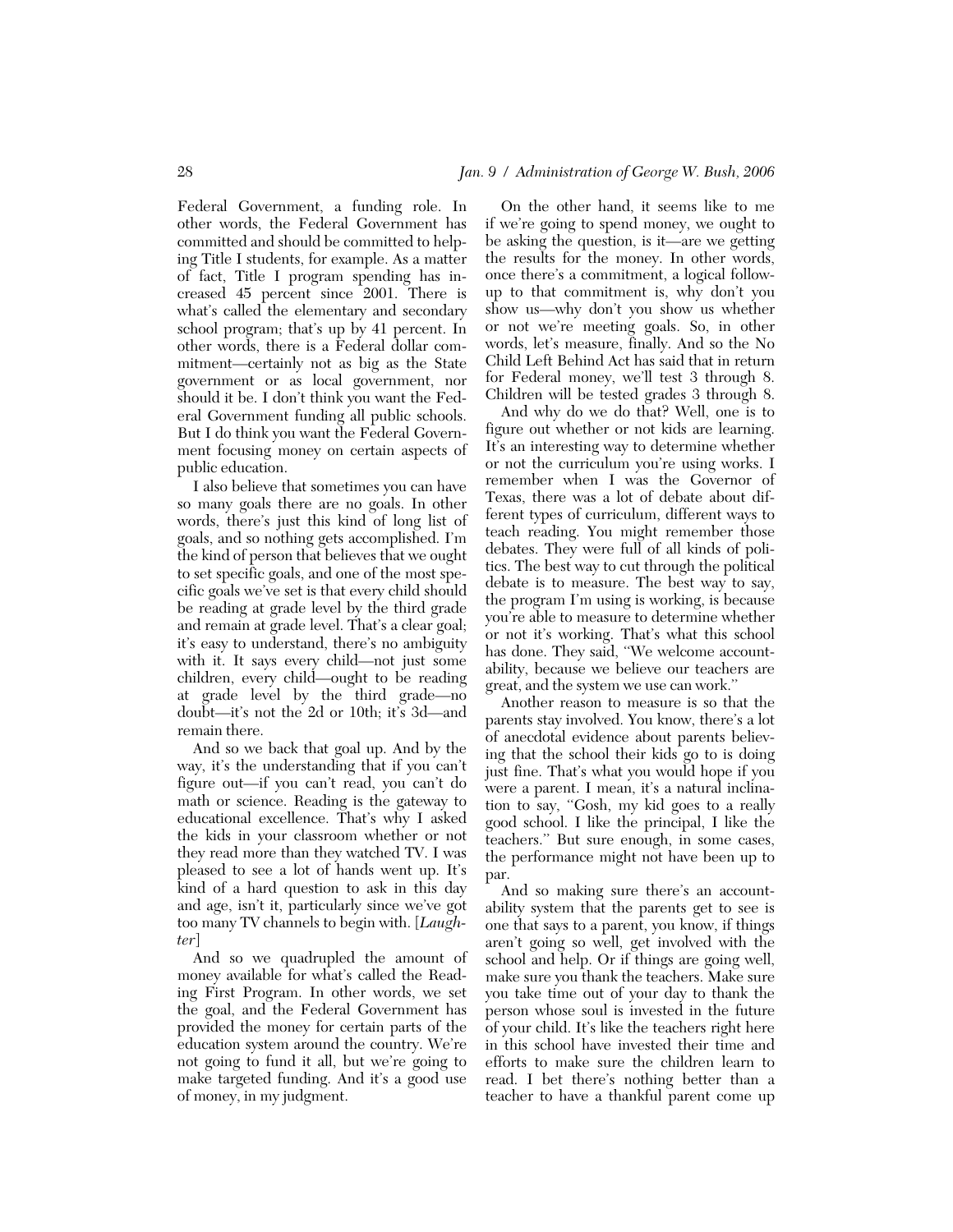and say, ''Thank you for making sure my daughter or my son has got the capacity to be able to succeed in this great country.''

Measurement also is a way to let schools understand how they're doing relative to other schools, or school districts to see how they're doing relative to other school districts. In other words, if you're living in the school district here, and one school like this was doing fine, another one is not, it should provide an opportunity for the principal of that school or the parents of that school to say, ''Wait a minute. Look at this school over here; it's doing fine. How come we're not?" You can't solve a problem until you diagnose it, is what I'm telling you. And our accountability system helps us all diagnose problems and solve them early, before it's too late.

One of the interesting parts of the No Child Left Behind Act was what's called supplemental service money. I don't know if you've used it here or not—bet you have to a certain extent. It basically says, if a child is falling behind, here is extra money from the Federal Government to help you catch up. If a child needs help in reading, we've diagnosed a problem early and said, let's make sure this child is not left behind. That's what it says.

This is a bill that says, in return for Federal money, we're going to measure; we'll adjust. We'll change to achieve the most important objective of all, to make sure every single child in America can read by the third grade and stay at grade level, that children can read and write and add and subtract.

Listen, I've been through this debate about testing. Again, I remember when I was the Governor of Texas, there was a lot of people saying, ''How can you be for testing?'' My answer is, how can you not be for testing? They said it was discriminatory to test. I said it's discriminatory not to test. If you can't know what a child—whether a child can read and write, how can you solve the problem? I've heard people say, ''Oh, all you're doing is teaching to test.'' My answer is, if you teach a child how to read, they will pass the test. Accountability is crucial, in my judgment, for making sure the public school system meets the important goals of our society.

Having said all that, an important part of the No Child Left Behind Act is the understanding that one size does not fit all when it comes to public schools, and that the governance ought to be local. If you've noticed, I've never said the Federal Government is going to tell you how to teach. That would be the worst thing that could happen to the public school system. The worst possible thing is, we're sending you money and now we're going to tell you how to use it and how to teach and what curriculum to use. That's the opposite of the spirit of the No Child Left Behind Act. The No Child Left Behind Act understands there needs to be flexibility and local control of schools.

We did not design a Federal test. There was great pressure to say, let's have a Federal test. All that would mean, that once you have a Federal test, it could lead to local prescriptions for that test. We said the States ought to develop their own accountability systems, and that local people ought to have input into the design of the State at the—of local accountability systems. And so for those of you who think, well, the Federal Government has reached too far into the governance issue, it's just not true. It's not the case. As a matter of fact, quite the contrary; it makes sure that there was local control of schools. It made sure that the State had the option and opportunity to say to the local superintendent and principals, ''Design your program that works. You're closest to the people; you listen to the parents; you see the issues firsthand in the neighborhood in which you live. Come up with a curriculum that meets your own needs.''

The system is working. That's what's important for people to understand. And by the way, any attempt to roll back the accountability in Washington, DC, will be—I'll fight any attempt to do that. I'm just not going to let it happen. We're making too much progress. There's an achievement gap in America that's closing. We don't need achievement gaps in this country. It's not good for us to have achievement gaps where certain kids can read in fourth grade better than others. One of our goals has got to be to achieve that—close that achievement gap. And we're doing it. How do we know? Because we're measuring.

There's what they called the Nation's Report Card—it's the National Assessment of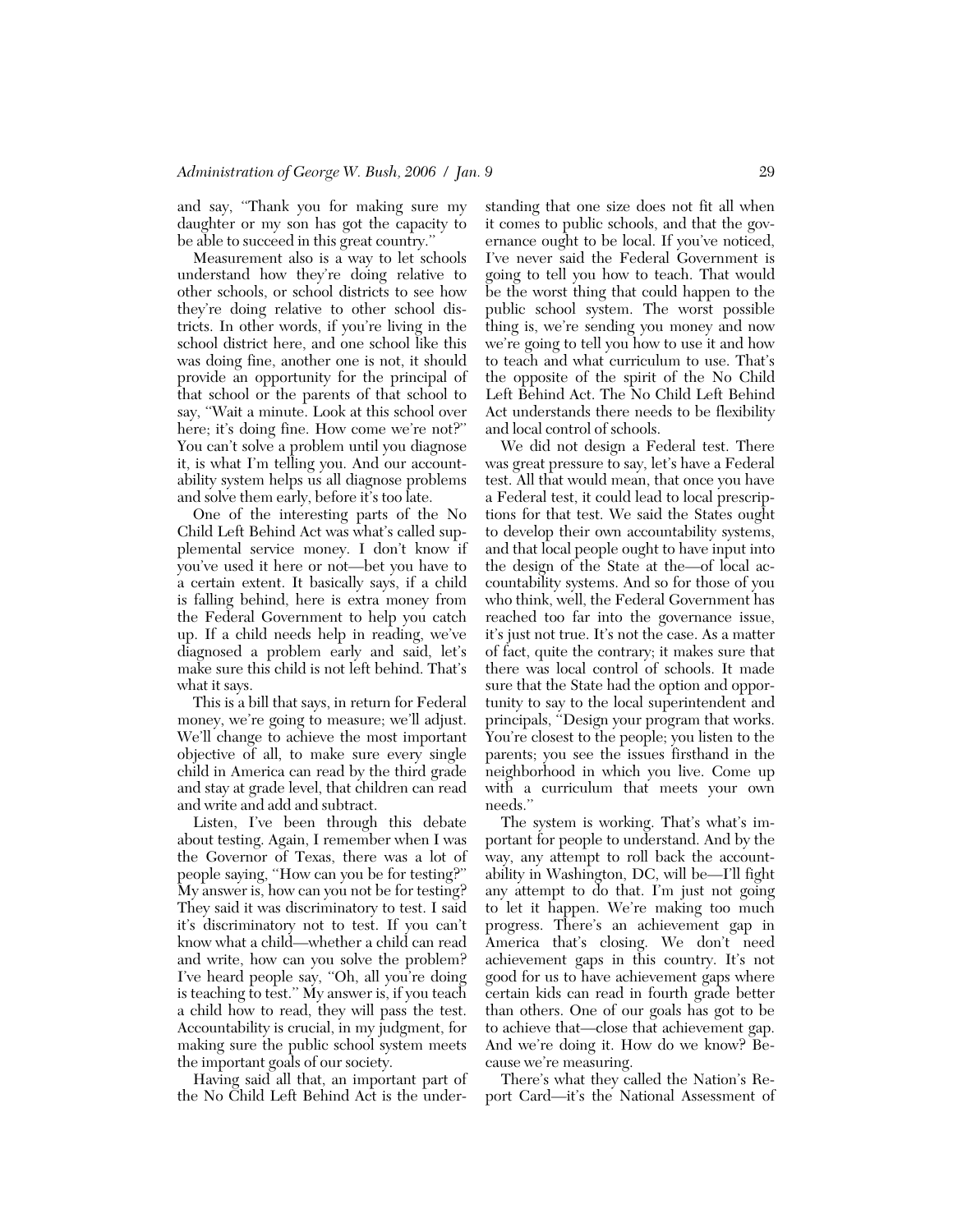Educational Progress, NAEP. It's a way to kind of norm testing scores across States without having a national test. It's a way to determine whether or not the great State of Maryland is doing okay relative to your neighboring States, for example. It's a way for us to kind of get a glimpse about whether or not we're making progress toward achieving certain goals. In 2005, America's fourth graders posted the best scores in reading and math in the history of the test. That's positive. Ever since the test has been issued, 2005 was the best scores. If we didn't test, by the way, you could never say—I could never stand up and say this. I'd just be guessing, wouldn't I? It could be that we're doing fine—maybe not, maybe so.

African American fourth graders set records in reading and math in 2005. Hispanic 4th graders set records in reading and math. That's really good. It's important for our country that all children from all walks of life have the ability to realize the great promise of the country. The NAEP also showed that eighth graders earned the best math scores ever recorded; eighth grade Hispanic and African American students achieved the highest math scores ever.

As I said, there's an achievement gap we know because we measure—and it's closing, and that's positive. And our goal has got to be to continue to work to make sure there is no achievement gap in America.

Now, let me talk about North Glen Elementary School. I don't know if you—those of you interested in this school have paid attention to these results, but I would like to share some—[*applause*]—if I might, I'd like to share some statistics with you, and perhaps this will give you an indication about why Laura and I came here.

In 2003, 50 percent—57 percent of North Glen students scored proficient in reading— 57 percent—and 46 percent were proficient in math. Now, that's unacceptable. Fiftyseven percent is a lousy number. Forty-six percent, obviously, is even worse. But it was unacceptable to the principals and the superintendent and the teachers—that's most important. And so they got after it, and they figured out how to make sure that goals were met.

I didn't spend a lot of time talking today to the principal about the different analysis that went on, but I bet it was pretty indepth. But one thing for certain is, the test in '03 said we better do something different. When we find out something is going right, let's stay on it, and if something is going wrong, let's change. That's what happened here, because guess what—in 2005, 82 percent of North Glen students were ranked proficient in reading, and 84 percent were ranked proficient in math.

It's great news, isn't it? It's a system that says, why don't we show everybody whether or not we can succeed. And if we're not, we'll change; and if we are, we now have a chance to have the old President come by and say thanks, you know. [*Laughter*]

Interestingly enough, in 2003, 45 percent of the African American students in this school rated proficient in reading; in 2005, 84 percent are proficient. In other words, this is a school that believes every child can learn. Not just certain children, every child. And then they work to see to it that it happens. This—the statistics I just announced—oh, by the way, in 2003, 35 percent of African American students rated proficient in math. You've got to know math if you're going to compete in this 21st-century world. It's really important that math and science become a focal point of our high schools, for example. But it's not going to work if kids coming out of elementary school can't do math. Thirty-five percent of the African American students rated proficient in math; now it's 82 percent. It's a good score.

This is a fine school. We're here to herald excellence. We're here to praise the law that is working. I'm here to thank the teachers not only here but around the State of Maryland and around the country who are dedicating their lives to providing hope for our future. I want to thank the Members of Congress for working together on this vital piece of legislation, a piece of legislation that's laying the cornerstone for a hopeful tomorrow.

Laura and I's spirits are uplifted any time we go to a school that's working, because we understand the importance of public education in the future of our country. We also believe, strongly believe, that every child can